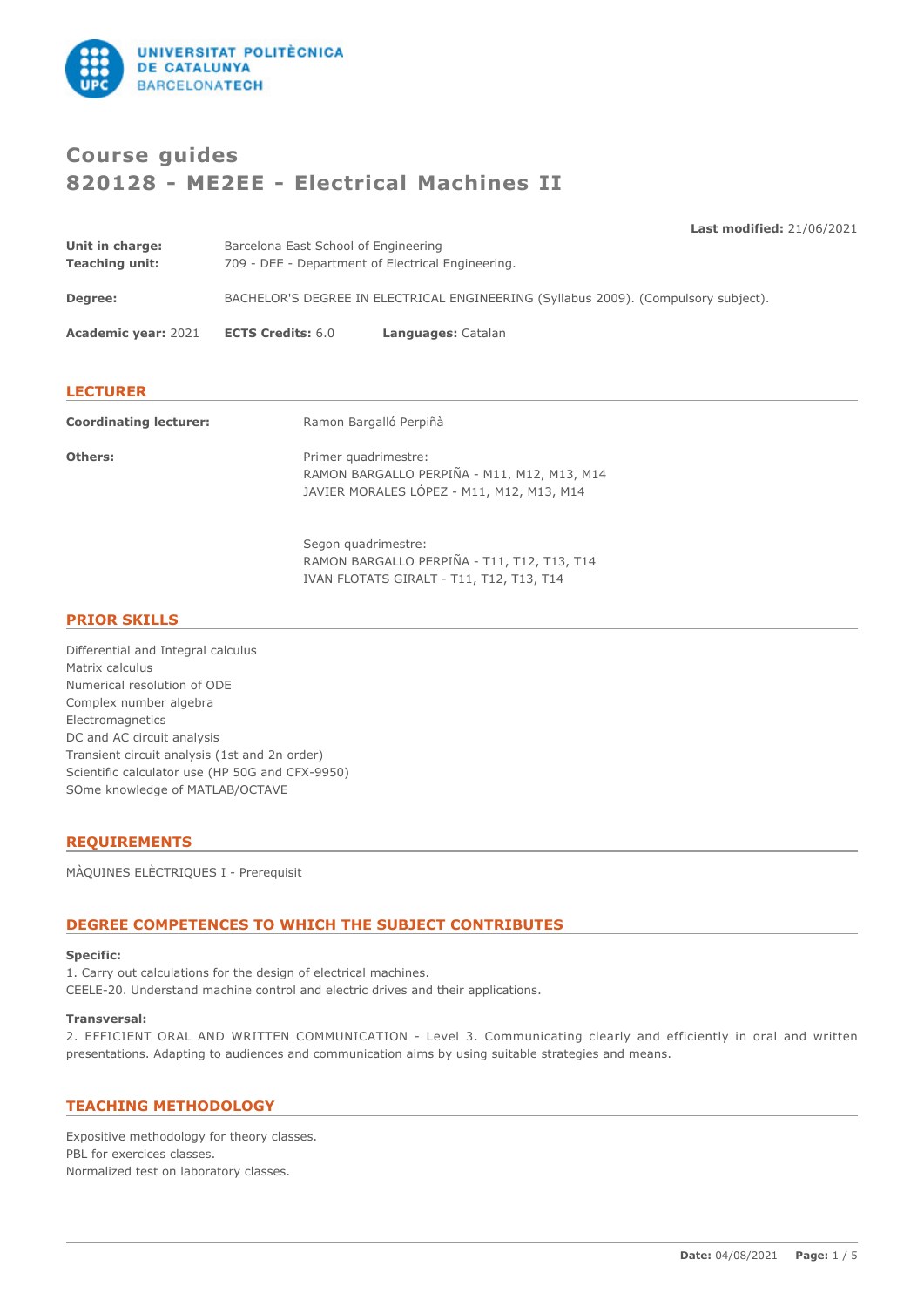

# **LEARNING OBJECTIVES OF THE SUBJECT**

Electrical machines analysis feeds with industrial grid or ideal electronic converter. Non conventional machines analysis Transient analysis of AC machines Introduction to design of electrical machines

# **STUDY LOAD**

| <b>Type</b>       | <b>Hours</b> | Percentage |
|-------------------|--------------|------------|
| Hours large group | 45,0         | 30.00      |
| Self study        | 90,0         | 60.00      |
| Hours small group | 15,0         | 10.00      |

#### **Total learning time:** 150 h

# **CONTENTS**

**Tema 0: màquina asíncrona com a generador. Altres modes de funcionament.**

#### **Description:**

Treball com a generador de la màquina asíncrona. Generador NO autònom. Generador autònom.

Màquina asíncrona doblement alimentada. Treball com a motor i generador.

Frenat de la màquina asíncrona.

La màquina asíncrona en règim desequilibrat. Components simètriques.

Motor bifàsic.

Motor monofàsic. Motor amb condensador d'engegada i permanent.

Motor amb espira d'ombra.

# **Specific objectives:**

Estudi de la màquina asíncrona com a generador, doblement alimentada i alimentada de forma desequilibrada. Estudi del motor bifàsic i monofàsic.

### **Related activities:**

Pràctica. Treball com a generador de la màquina asíncrona. Cas autònom i no autònom. Pràctica. Assaig del motor monofàsic.

#### **Full-or-part-time:** 10h

Theory classes: 5h Laboratory classes: 2h Self study : 3h

#### **Synchronous machines: Generator operation**

#### **Description:**

Synchronous machine. Construction. Field excitation. Stator Winding. No load operation. Liakage. Influence of power factor on resultant field. Saturation. Equivalent circuit.Synchronous reactance. Short circuit test. Power and torque. Limits. Salient pole machine. Torque and power equation.

#### **Related activities:**

Test of generator. No load test. Short circuit test. Reactive charactaristic. Potier's parameters. Direct and Quadrature reactances.

**Full-or-part-time:** 31h Theory classes: 10h Laboratory classes: 2h Self study : 19h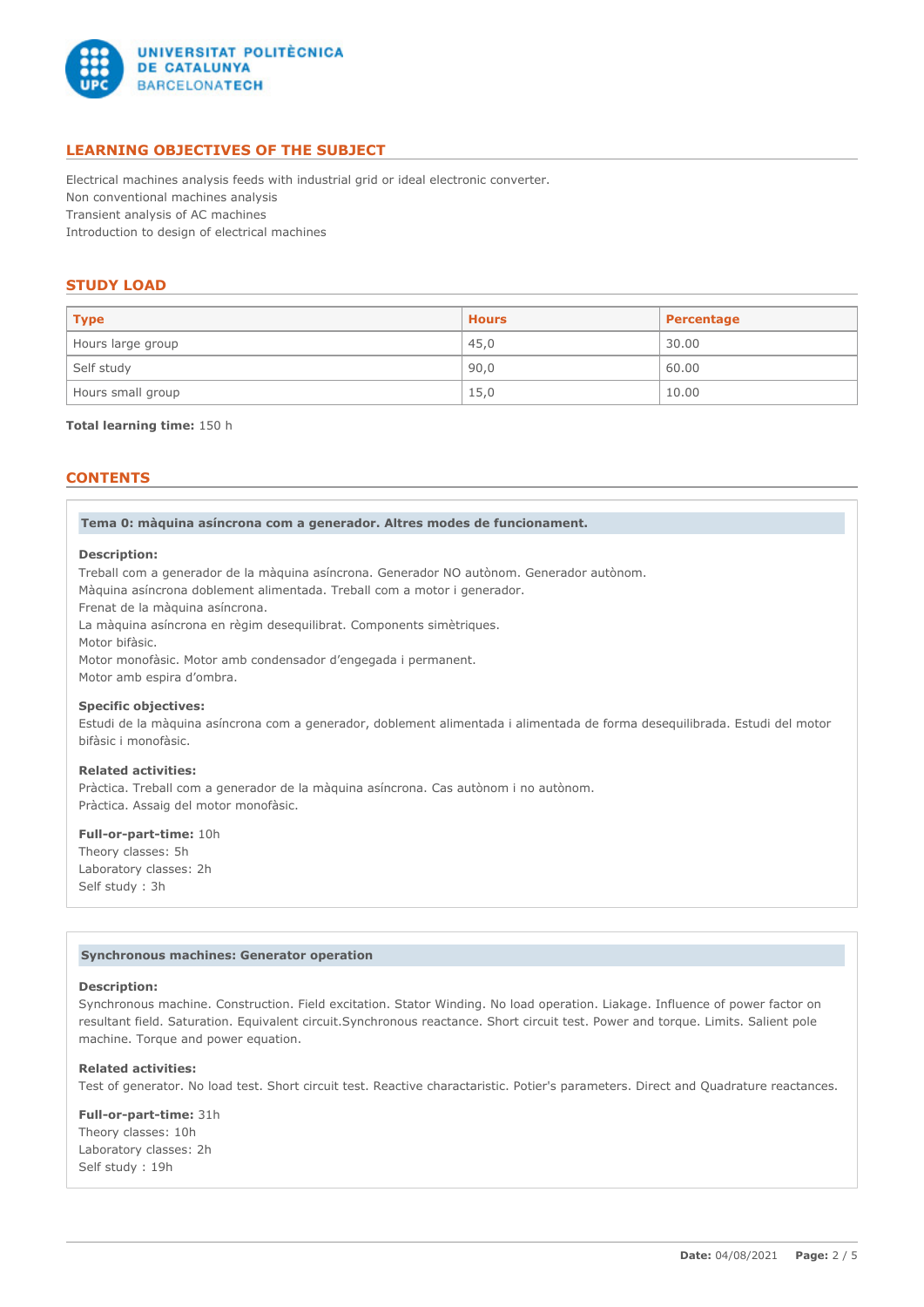

### **Synchronous machine: motor operation**

### **Description:**

Synchronous motor. Voltage operation. Limits. Starting. Salient pole motors. Power and torque expressions. Characteristics. Current operation. Characteristics. Synchronous reluctance motor. Self-commutated synchronous machine.

### **Related activities:**

Grid Syncronization of synchronous generator. Working as a motor. COnstant power characteristics.

**Full-or-part-time:** 28h Theory classes: 10h Laboratory classes: 2h Self study : 16h

### **Lesson 3. Variable speed analysis of electrical motors**

#### **Description:**

- Context: modificació de velocitat en màquines d'altern. Característiques a velocitat variable.

- Variació de velocitat en la màquina asíncrona. Mètodes convencionals. Variació del nombre de pols. Variació de la tensió

aplicada. Variació de la tensió i la freqüència. Màquina asíncrona doblement alimentada.

- Models generals per a l'estudi de la variació de velocitat en màquines de corrent altern: models amb alimentació per corrent. Variables de control. Dependència del rang de treball del flux, relació de saliència i corrent aplicat. Àmbits de treball a parell constant i a potencia constant. Màquines amb velocitat màxima finita i infinita.

- Màquina síncrona de pols llisos.
- Màquina síncrona de pols sortints.
- Màquina síncrona de reluctància.
- Màquina asíncrona alimentada en corrent.

#### **Specific objectives:**

Entendre les variables que intervenen en la variació de velocitat d'un motor i els límits del camp de treball.

#### **Related activities:**

Laboratori. Determinaicó de característiques a velocitat variable d'un motor.

**Full-or-part-time:** 19h Theory classes: 5h Laboratory classes: 2h Self study : 12h

### **Non conventional machines**

#### **Description:**

Electromechanical energy conversion principles.Study of lineal and rotating systems. Multiple excitation systems. Torque. Switched reluctance machines. Step motors. Linear motors. Other.

#### **Related activities:**

Step motor test. Asynchronous linear motor test

### **Full-or-part-time:** 36h

Theory classes: 12h Laboratory classes: 3h Self study : 21h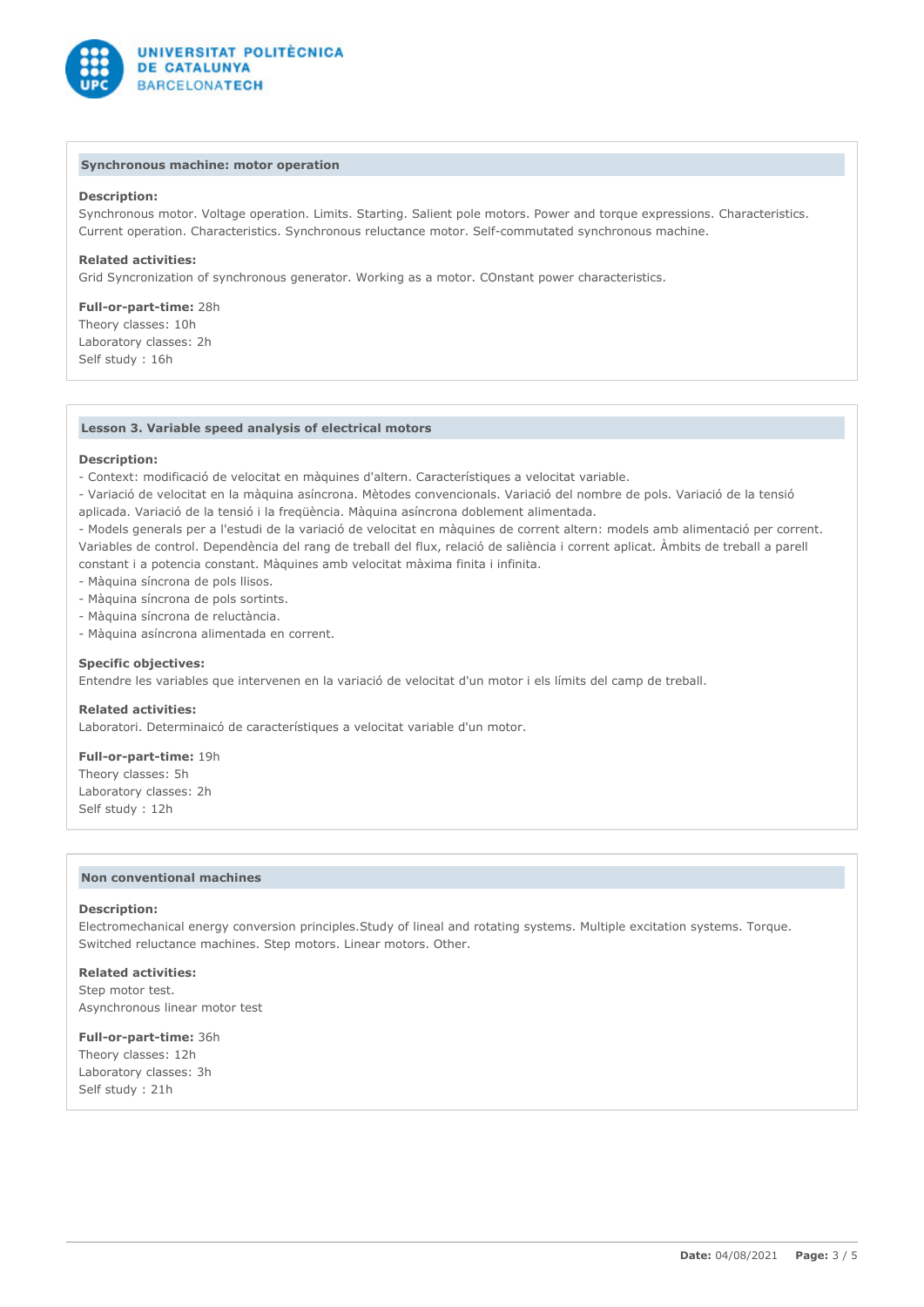

#### **Trnasients and Dynamics of electrical machines**

### **Description:**

3-2 transformations. Rotating references. FLux, voltage, power and torque expressions. Equivalent circuits for transient analysis. Case study.

**Related activities:** Starting of induction machine. Simulation. Experimental test.

**Full-or-part-time:** 17h Theory classes: 5h Laboratory classes: 2h Self study : 10h

### **Design of electrical machines**

#### **Description:**

General expressions for torque. Standards. Scale laws. FE applications for analysis and design of electrical machines

**Related activities:** FE analysis of electrical machine

**Full-or-part-time:** 5h Theory classes: 2h Laboratory classes: 1h Self study : 2h

#### **Direct current machines**

### **Description:**

Introduction. Constructional features. Armature voltage. Armature reaction. Commutation. MAgnetization curve. Generators. Motors. Excitation methods. Mechanical characteristics. Universal motors.

**Related activities:** DC generator test DC motor test.

**Full-or-part-time:** 4h Theory classes: 1h Laboratory classes: 1h Self study : 2h

## **GRADING SYSTEM**

Final test: 35% Laboratory:25% Middle term exam: 30% Homework exercises: 10%

# **EXAMINATION RULES.**

Scientific calculator open book exams. No reexam.